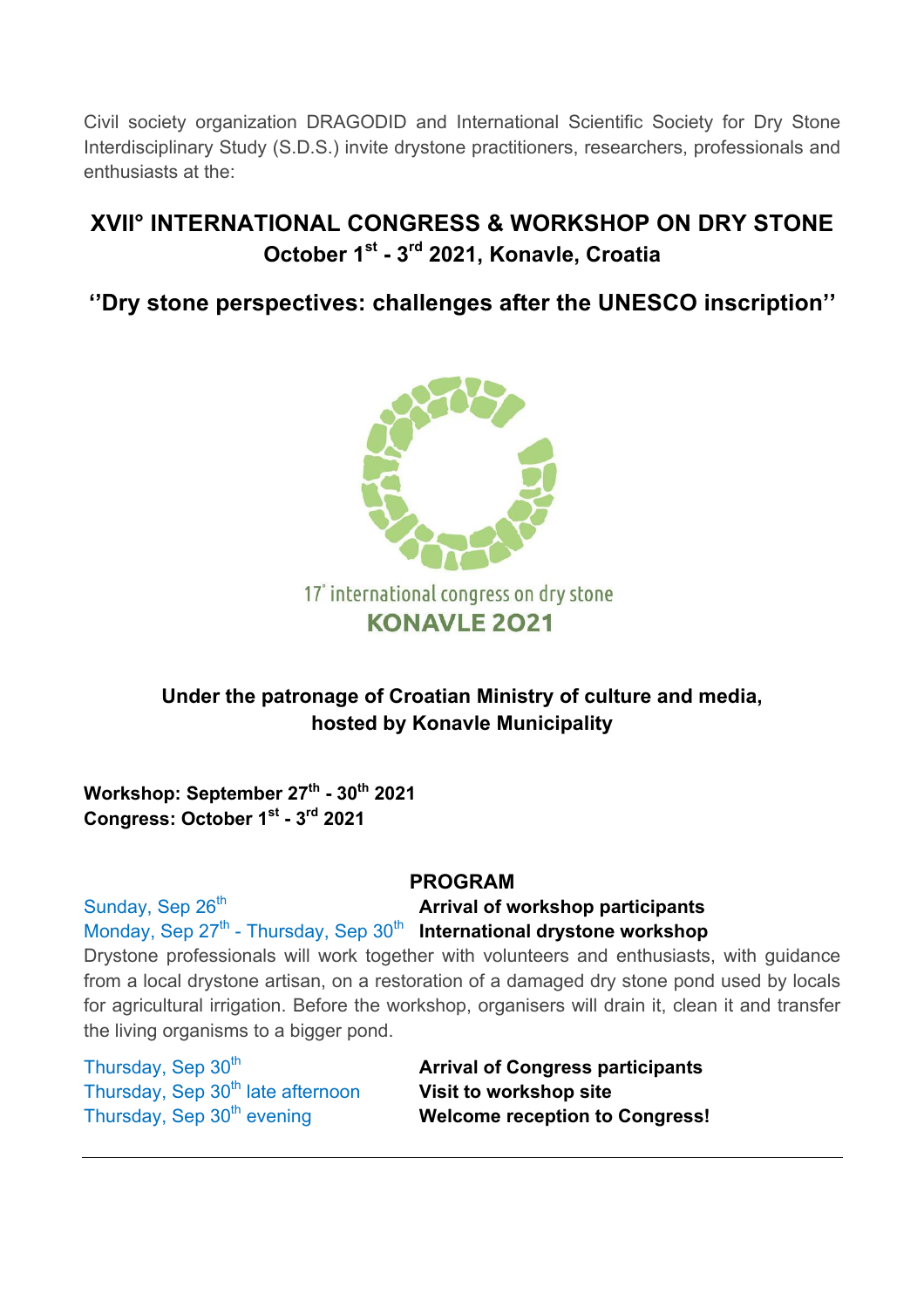### **Friday, October 1st**

### **9.00 Opening address**

9.25 A. Acovitsióti-Hameau, France: Homage to the late Jean Nicod 9.35 Instructions for presentations

### **9.40 Papers: morning session**

### **Introduction to dry stone**

- A.Trojanović, G. Andlar, P. Đukan, P. Sturica, Croatia: Dry stone of Konavle inventorisation

- B. Juvanec, Slovenia: Dry stone objects by purpose

### **Get inspired by successful projects**

- A. Schaus, Belgium: INTERREG project "Dry stone in *Grande Région*" - the results of five years of collaboration, awareness raising and field action

- T. Bourceau, France: From intangible knowledge to a retaining road

### **10.50 Q&A session** & coffee break

### **11.20 Papers: morning session Transferring the skill and knowledge**

- E. Belingar, D. Kranjc, D.Terčon, Slovenia: Partnerstvo kraške suhozidne gradnje *Karst dry stone partnership* - hope, reality, dreams

- S. Drymoniti, Greece: Dry stone workshop on the island of Amorgos, Greece (11-15 October 2021)

- D. Murtas, Italy: ITLA ITALIA: the Italian Dry Stone Walling School. The interdisciplinary approach in practice.

- A. Reynés, P. Alvaro, Spain: The qualification and professional training of dry stone builders in Spain

### **12.20 Q&A session** & lunch break

### **14.00 Papers: afternoon session Places and practices**

- M. Nikolić, Ž. Starčević, A. Kapetanović, Montenegro: Dry stone heritage in Montenegro: condition and activities for its promotion and protection

- K. Šaravanja, F. Oreč, Bosnia and Herzegovina: Dry stone heritage of Herzegovina region (Bosnia and Herzegovina)

- D. Larcena, France: Agricultural landscape and dry stone of island Brač, Croatia

- K. A. Markakis, Greece: Restoration, promotion & utilization of mountainous traditional dry stone constructions. Confirmation of their existence, age, communal Use, public property and iurisprudence

### **15.00 Q&A session** & coffee break

### **15.30 Papers: afternoon session Places and practices**

- F. Piras, F. Corrieri, L. Conti, Italy: Dry stone terraces in the Shouf Biosphere Reserve (Lebanon)

- I. K. Papaeftychiou, Greece: Dry stone constructions in Greece. Their value and devaluation

- A. Theodosiou, Cyprus: Best practices in Cyprus and Palestine after the Unesco inscription

### **16.15 Q&A session**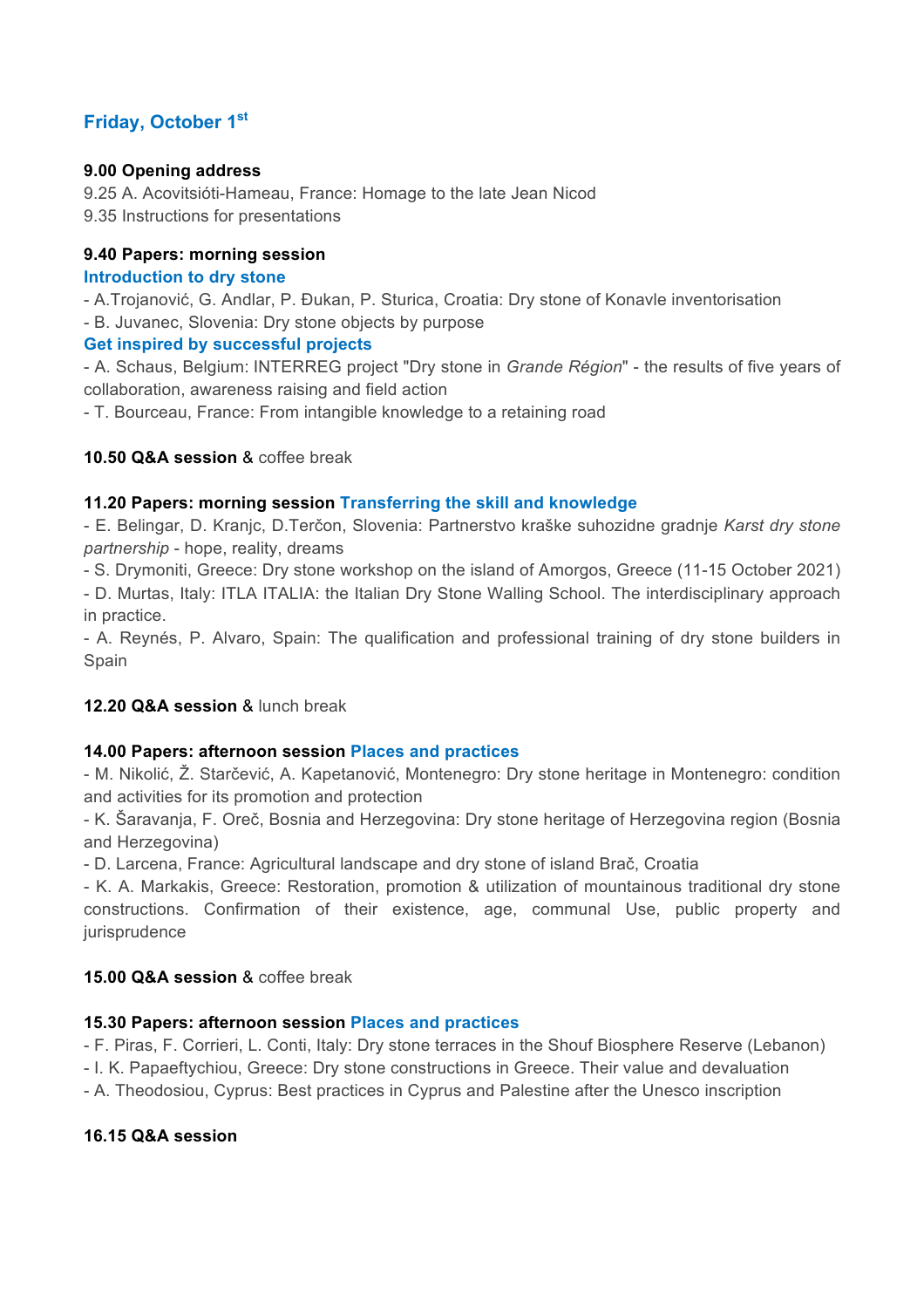### **Saturday, October 2nd**

### **8.30 SPS General Assembly with decisions on the next Congress date and venue**

10.15 Coffee break

### 10.25 Opening of second day with presentation instructions

### **10.30 UNESCO inscription progress report**

### **11.20 Papers: morning session Technologies for safeguarding heritage**

- F. Šrajer, Croatia: Model for Inventory, Monitoring and Evaluation of Dry Stone Structures in Croatia; Case Study Stari Grad Plain on Hvar Island (doctoral dissertation summary)

- S. Popović, Croatia: Interpreting and mapping historical depth of dry stone landscapes from LiDAR data - an Istrian example

- C. Mallafrè Balsells, A. Costa Jover, S. Coll Pla. Spain: The dry stone huts typology. Structure from motion photogrammetry as a tool for surveying and analysing dry stone constructions.

- T. Kremenić, M. Varotto, G. Andlar, M. Trevisan, Croatia: Mapping the dry stone wall heritage - a case study of the Cres-Lošinj archipelago

### **12.20 Q&A session** & lunch break

### **13.00 Coffee, posters presentations & chat**

- T. Petanidou, Greece: The bee houses of Andros

- P. Balthazar, France: Making a dry stone structure in a rural area part of heritage

- D. Kranjc, E. Belingar, D.Terčon, Slovenia: Let's mingle for old times' sake! A regional crossborder holistic strategy towards safeguarding and promoting transfer of dry stone walling know-how on Karst plateau (Slovenia-Italy)

- F. Šrajer, Croatia: (1) Dry stone heritage of Croatia - a short overview, (2) A new role of dry stone walling, (3) A two-criteria typology of linear dry stone structures

- I. Knego, Croatia: Dry stone of Mljet National park

- Marti i Bella: Punta Nati: Heritage saved thanks to civil society action

- REMPART, volunteering for Dry Stone techniques and heritage site preservation

### **14.00 Papers: afternoon session**

### **Art and symbol**

- 'A. Acovitsióti-Hameau, Ph. Hameau, France: Building cairns: is it enough to talk about dry stone? Reconciling practice, performance and symbolism.

- J. Lavergne, France: Presence of dry stone in the arts

### **Market and economy**

- I. Pohajda, M. Balabanić, Croatia: Implementation of operation 10.1.10. Dry stone maintenance in agricultural practice

- C. Cornu, France: Building shared tools and methods to convince managers

### **15.00 Q&A session** & coffee break

### **15.30 Papers: afternoon session Biodiversity and protected areas**